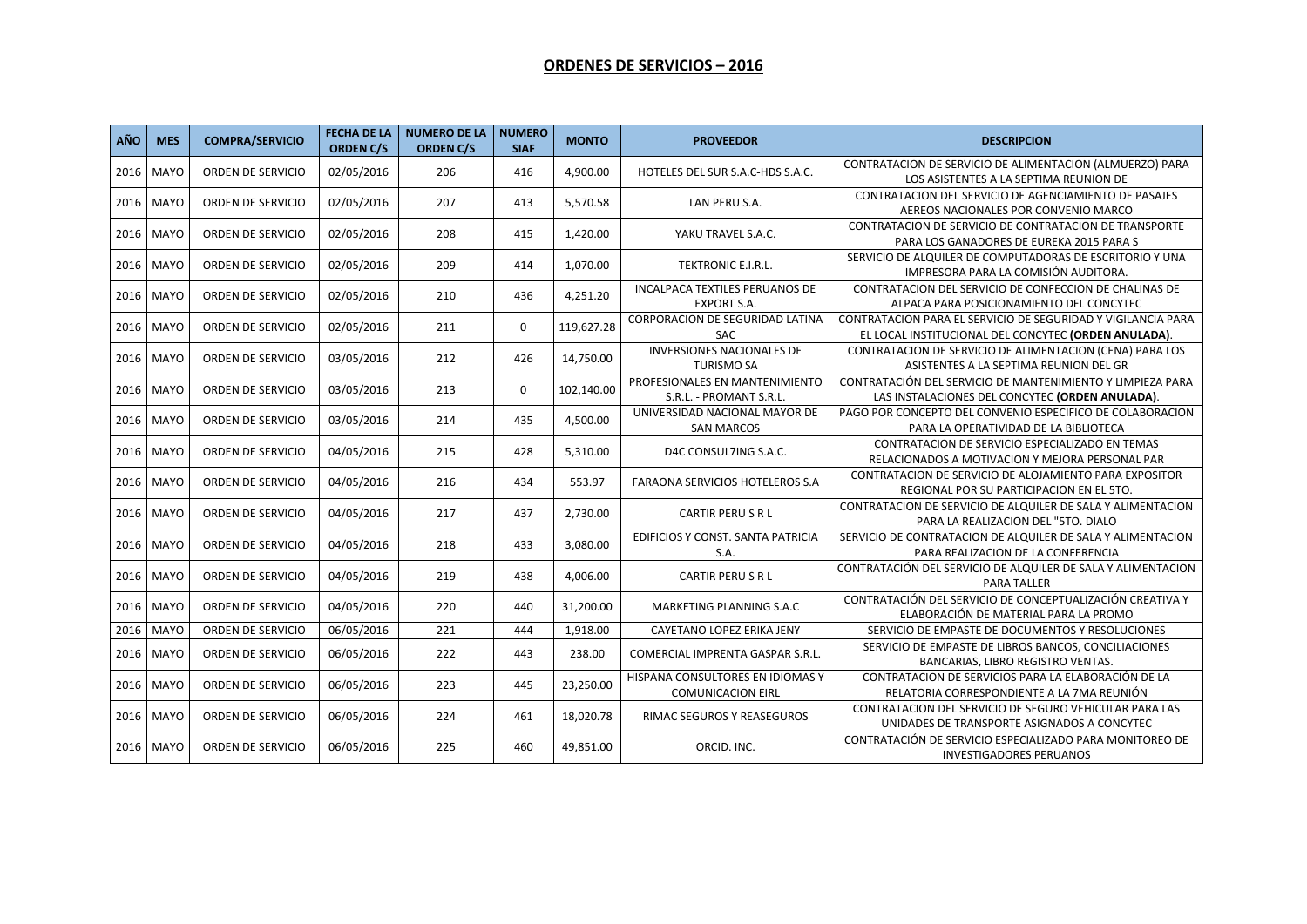| 2016 | MAYO        | ORDEN DE SERVICIO | 06/05/2016 | 226 | 457 | 31,500.00 | TRAS100D CONSULTORIA S.A.C.                                | CONTRATACIÓN DE SERVICIO DE CONSULTORIA DE ELABORACIÓN DE<br>DIAGNOSTICO DEL SINACYT                                                    |
|------|-------------|-------------------|------------|-----|-----|-----------|------------------------------------------------------------|-----------------------------------------------------------------------------------------------------------------------------------------|
| 2016 | MAYO        | ORDEN DE SERVICIO | 10/05/2016 | 227 | 462 | 1,200.00  | TUPAC VALDIVIA YVAN JESUS                                  | CONTRATACIÓN DE SERVICIO DE EVALUADOR PARA EVALUACIÓN DE<br>UNA SOLICITUD DE CALIFICACIÓN DE PROYECTO                                   |
| 2016 | <b>MAYO</b> | ORDEN DE SERVICIO | 10/05/2016 | 228 | 463 | 1,200.00  | AGUILAR ALONSO IGOR JOVINO                                 | CONTRATACIÓN DE SERVICIO DE EVALUADOR PARA EVALUACIÓN DE<br>UNA SOLICITUD DE CALIFICACIÓN DE PROYECTO                                   |
| 2016 | <b>MAYO</b> | ORDEN DE SERVICIO | 10/05/2016 | 229 | 464 | 1,200.00  | <b>CUADROS VARGAS ALEX JESUS</b>                           | CONTRATACIÓN DE SERVICIO DE EVALUADOR PARA EVALUACIÓN DE<br>UNA SOLICITUD DE CALIFICACIÓN DE PROYECTO                                   |
| 2016 | MAYO        | ORDEN DE SERVICIO | 10/05/2016 | 230 | 465 | 1,892.00  | UNIDAD EJECUTORA 002-INICTEL-UNI                           | CONTRATACION DE SERVICIO DE ALQUILER DE AMBIENTES PARA EL<br>DESARROLLO DEL SEMINARIO PARA AUTORES                                      |
| 2016 | <b>MAYO</b> | ORDEN DE SERVICIO | 10/05/2016 | 231 | 466 | 22,396.40 | ASOCIACION DE EXPORTADORES                                 | CONTRATACIÓN DEL SERVICIO DE ALQUILER DE STAND PARA LA<br>PARTICIPACIÓN EN LA FERIA EXPOALIMENTARIA2016                                 |
| 2016 | MAYO        | ORDEN DE SERVICIO | 10/05/2016 | 232 | 467 | 3,600.00  | TOURS CLASS AREQUIPA S.R.L.                                | CONTRATACION DE SERVICIO DE TRANSPORTE TERRESTRE PARA EL<br>TRASLADO DE LOS 80 ASISTENTES (VISITA                                       |
| 2016 | <b>MAYO</b> | ORDEN DE SERVICIO | 11/05/2016 | 233 | 470 | 1,200.00  | ROJAS MORENO ARTURO                                        | CONTRATACIÓN DE SERVICIO EVALUADOR PARA LA EVALUACIÓN DE<br>UNA SOLICITUD DE CALIFICACIÓN DE PROYECTO                                   |
| 2016 | <b>MAYO</b> | ORDEN DE SERVICIO | 11/05/2016 | 234 | 471 | 1,200.00  | IPANAQUE ALAMA WILLIAM                                     | CONTRATACIÓN DE SERVICIO EVALUADOR PARA LA EVALUACIÓN DE<br>UNA SOLICITUD DE CALIFICACIÓN DE PROYECTO                                   |
| 2016 | <b>MAYO</b> | ORDEN DE SERVICIO | 12/05/2016 | 235 | 478 | 4,595.00  | INVERSIONES LA RIOJA S.A.                                  | SERVICIO DE ALQUILER DE SALON Y CATERING PARA TALLER TÉCNICO.                                                                           |
| 2016 | <b>MAYO</b> | ORDEN DE SERVICIO | 12/05/2016 | 236 | 495 | 31,274.67 | CHUBB PERU S.A. COMPAÑIA DE<br><b>SEGUROS Y REASEGUROS</b> | CONTRATACIÓN DE POLIZAS DE SEGURO PATRIMONIALES 1.- SEGURO<br>DESHONESTIDAD 3D.(PAG. 1-14) Y 2.- SEGURO MULTIRIESGO.(PAG.<br>$14-38$ ). |
| 2016 | <b>MAYO</b> | ORDEN DE SERVICIO | 13/05/2016 | 237 | 489 | 1,200.00  | RAMOS PONCE OSCAR EFRAIN                                   | CONTRATACIÓN DE SERVICIO EVALUADOR PARA LA EVALUACIÓN DE<br>UNA SOLICITUD DE CALIFICACIÓN DE PROYECTO                                   |
| 2016 | MAYO        | ORDEN DE SERVICIO | 13/05/2016 | 238 | 490 | 786.55    | LAN PERU S.A.                                              | CONTRATACIÓN DE SERVICIO DE AGENCIAMIENTO DE PASAJES AEREOS<br>POR COMISIÓN DE SERVICIO.                                                |
| 2016 | <b>MAYO</b> | ORDEN DE SERVICIO | 13/05/2016 | 239 | 491 | 552.05    | L.C. BUSRE S.A.C.                                          | CONTRATACIÓN DE SERVICIO DE AGENCIAMIENTO DE PASAJES AEREOS<br>POR COMISIÓN DE SERVICIO.                                                |
| 2016 | MAYO        | ORDEN DE SERVICIO | 16/05/2016 | 240 | 492 | 8,142.00  | CONSORCIO ELECTROCLIMA S.R.L.                              | SERVICIO DE INSTALACIÓN DE AIRE ACONDICIONADO PARA LAS<br>OFICINAS DEL CONCYTEC                                                         |
| 2016 | <b>MAYO</b> | ORDEN DE SERVICIO | 16/05/2016 | 241 | 494 | 9,410.00  | BGS LATIN AMERICA PERU S.A.C.                              | SERVICIO DE MANTENIMIENTO CORRECTIVO DEL SISTEMA DE<br>ALIMENTACIÓN ININTERRUMPIDA (UPS)                                                |
| 2016 | <b>MAYO</b> | ORDEN DE SERVICIO | 16/05/2016 | 242 | 497 | 214.48    | EMPRESA PERUANA DE SERVICIOS<br>EDITORIALES S.A.           | CONTRATACION DE SERVICIO DE PUBLICACION DE DECLARACIONES<br>JURADAS DE BIENES, INGRESOS Y RENTAS D                                      |
| 2016 | <b>MAYO</b> | ORDEN DE SERVICIO | 16/05/2016 | 243 | 498 | 428.95    | EMPRESA PERUANA DE SERVICIOS<br>EDITORIALES S.A.           | CONTRATACION DE SERVICIO DE PUBLICACION DE DECLARACIONES<br>JURADAS DE BIENES, INGRESOS Y RENTAS D                                      |
| 2016 | MAYO        | ORDEN DE SERVICIO | 16/05/2016 | 244 | 499 | 25,200.00 | <b>GONZALES CALDERON JOSE RAMOS</b>                        | SERVICIO DE TERCEROS PARA LA ATENCIÓN DE USUARIOS Y APOYO EN<br>PROGRAMACIÓN PARA LA APLICACIÓN DE                                      |
| 2016 | <b>MAYO</b> | ORDEN DE SERVICIO | 17/05/2016 | 245 | 500 | 6,672.00  | PROLOCK S.A.C.                                             | SERVICIO DE CUSTODIA DE CUATRO MEDIOS MAGNETICOS (DVD-R)<br>CON VALOR LEGAL.                                                            |
| 2016 | <b>MAYO</b> | ORDEN DE SERVICIO | 18/05/2016 | 246 | 502 | 21,826.22 | GRUPO SANTA TERESA S.A.C.                                  | SERVICIO DE MANTENIMIENTO DEINSTALACIONES ELECTRICAS E<br>INDEPENDIZACIÓN DE CARGAS                                                     |
| 2016 | <b>MAYO</b> | ORDEN DE SERVICIO | 18/05/2016 | 247 | 507 | 379.00    | FARAONA SERVICIOS HOTELEROS S.A                            | CONTRATACION DE SERVICIO DE ALOJAMIENTO Y ALIMENTACIÓN<br>PARA INVESTIGADOR PRINCIPAL PARA LA PART                                      |
|      | 2016 MAYO   | ORDEN DE SERVICIO | 19/05/2016 | 248 | 506 | 1,597.65  | PERUVIAN AIR LINE SOCIEDAD<br><b>ANONIMA</b>               | CONTRATACIÓN DE SERVICIOS DE AGENCIAMIENTO DE PASAJES<br>AEREOS NACIONALES EN COMISIÓN DE SERVICIO                                      |